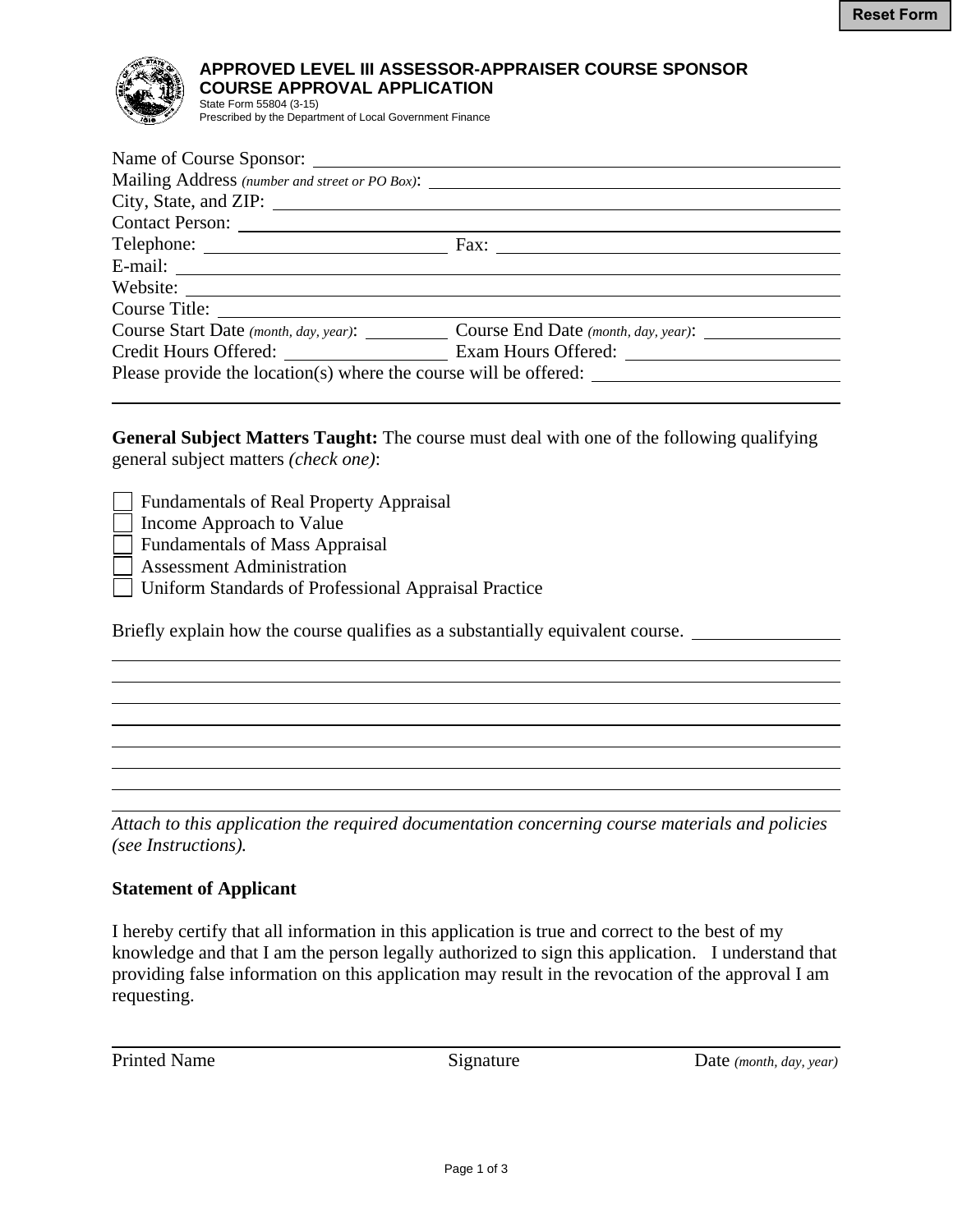**Instructions:** Indiana Code 6-1.1-35.5-4.5 requires the Department of Local Government Finance to develop a core curriculum for certifying individuals as Level Three Assessor-Appraisers and implement a program for the approval of coursework for Level Three Assessor-Appraiser certifications. The Department must also establish procedures and requirements that permit the Department to verify that courses meet the standards established by the Department. This application must be used when applying for approval of a course for the Level Three Assessor-Appraiser Curriculum under 50 IAC 15-3-7. **A separate application must be filed for each course submitted for approval.** 

All items on this form must be completed (enter "N/A" for any item that is not applicable) and all required attachments must be submitted with the application. This application must be submitted to the Department **no later than one hundred and eighty (180) days prior** to the beginning of the approved course. All information provided must be typed or printed in black ink.

**Sponsor Name**: Enter the official name of the sponsor as used in advertisements.

**Mailing Address**: This address is where the Department will mail all correspondence and may be a P.O. box.

**Contact Person**: Provide the name of the person responsible for the day-to-day operations of the sponsor.

**Telephone and Fax**: Include the telephone and fax numbers for the sponsor, with the area code.

**E-Mail Address**: Include the e-mail address of the contact person.

**Website**: The Department will place a link to the sponsor's web site on a web page together with other sponsors to aid assessor-appraisers in acquiring education toward a Level Three certification.

**Course Title**: Enter the title of the course as given in advertisements or promotional materials.

**Course Start and End Dates**: Provide the date of the first and last class sessions, including for final examinations.

**Credit and Exam Hours Offered**: Enter the number of credit hours students may receive for attending the course and for taking the final examination.

**Location of Course**: Please provide the location(s) where the course will be offered.

**General Subject Matters Taught**: For purposes of approval as a substantially equivalent course, the course must focus on a general subject matter taught in the courses listed in 50 IAC 15-3-7. Check one and only one of the boxes next to the applicable general subject matters.

**Course Qualifications**: Please explain in the space provided how the course qualifies as a substantially equivalent course.